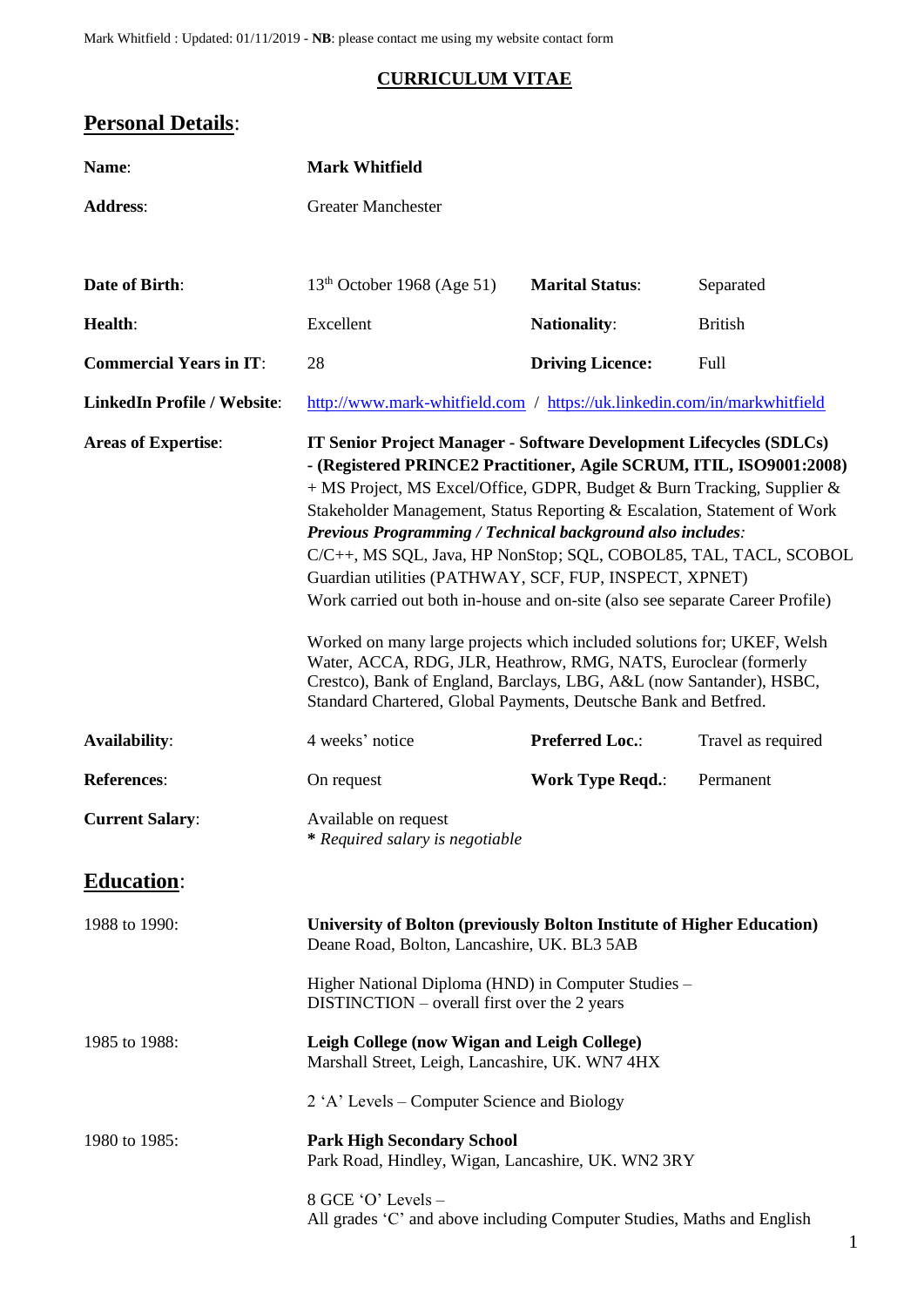# **Professional Experience**:

**January 2016 to Present: Capgemini UK,** Flr 7, Venus Building, Trafford Quays, Manchester. M41 7HA

**Website**: [www.capgemini.com/gb-en/](http://www.capgemini.com/gb-en/)

## **Position**: **Engagement Manager (A8), Custom Development Solutions (CSD) - Certified Engagement Manager, Registered PRINCE2 Practitioner, Agile SCRUM and ITIL**

I am an experienced and conscientious Senior Project Manager (client facing), who joined Capgemini in 2016 having worked at ascending points in software development lifecycle projects for over 28 years. I have impressive credentials in the delivery of highly complex digital projects in challenging conditions. I have held senior Project Management positions and helped to drive significant business transformation through IT systems and service delivery using both Agile and Waterfall approaches in accordance with ISO QA directives. I have a broad management and IT background and so interface well with both technical and business stakeholders, onsite, internally and off-shore (India). Capgemini projects to date include;

**Automotive Industry** - In October 2017, assigned as an Engagement Manager to manage both a £430K Digital Readiness project and a £670K Customer Portal/ New Car Online Sales project at a large car manufacturing company. The former project was to both performance test and then upgrade the previously delivered 'Information Fabric' Enterprise Integration platform product stacks. This platform allows for the rapid deployment of APIs to unlock the data in backend systems thus enabling new, digital applications. Both projects ran as Agile projects with all SCRUM ceremonies enabled for both Capgemini and client stakeholder management and responsibility for full project tracking, financial forecasting and reporting. Both projects were run out of the Capgemini Aston - Agile Delivery Centre (ADC) with on-site stakeholder engagement.

**Serco -** In May 2017, assigned to a £650K telephony project. This was to set-up a CCaaS call centre campaign for Support for Mortgage Interest (SMI) with the first client use of a new, automated, programmatic dialler solution requiring integration with the client's own Azure deployed, CRM application and multiple supplier interfaces for data transfer. The PM role required the management and tracking of the project budget for IT&S (IT Shared Services), risks, issues, plan, supplier management, workshop and checkpoint hosting and status reports. Also acting as the IT&S interface, working with the Serco Business Team.

**Aerospace & Defence** - In January 2017, assigned to a client-side, portfolio management role (SPL – Senior Project Lead), tracking project budgets and corresponding supplier deliverables. This SPL role focussed on two projects of £1.3M, tracking through 8 Gates with Gate 3 being the solution designs and costs for a Go/No-Go for continuing with software development. This client is steeped in heavy governance with a number of strict Gates for project delivery for which the SPL role monitors and tracks supplier delivery ensuring timelines are met and that airline's money set aside after board agreement is not exceeded without prior agreement and good reason. The SPL reports to the Business PM and the Programme Lead and updates stakeholders at various steering boards (supported typically by SPL authored project packs summarising current position/spend/risk). The SPL also has to submit financial spreadsheets monthly and also provide project reports at regular intervals on project status, along with RAID logs. The SPL also overlooks PO, CR and SoW approval as part of project delivery amongst other duties.

**Postal Services –** in May 2016, assigned as a PM on an award winning £4.3M (90 Capgemini staff) migration project to migrate (between 2 Data Centres)  $1100+$  interfaces that integrate various internal applications  $\&$ external trading customers. The majority of the integrations were through file transmission using UNIX shell scripts and about 150 interfaces process through IBM ESB. The customer's vision was to both migrate all interfaces and upgrade some of the outdated software to new product / to a stable version of the product before peak trading and the change freeze by Oct end. Tasks included; production of the internal view, forecast modelling, CCP input, full org charts, deliverables tracking, EM Portal reporting & planning.

**Aerospace & Defence –** On joining Capgemini in Jan 2016, assigned as the Project Manager for a UK-wide Air Traffic organisation, overseeing the project delivery for new Apple iOS Apps presenting both sensitive internal (military) and public facing views of the current airspace in near real-time. Running as an Agile project with all SCRUM ceremonies enabled for both Capgemini and client stakeholder management and responsible for full project tracking, financial forecasting and reporting. Also responsible for client engagement and on-site workshops to progress the project to plan.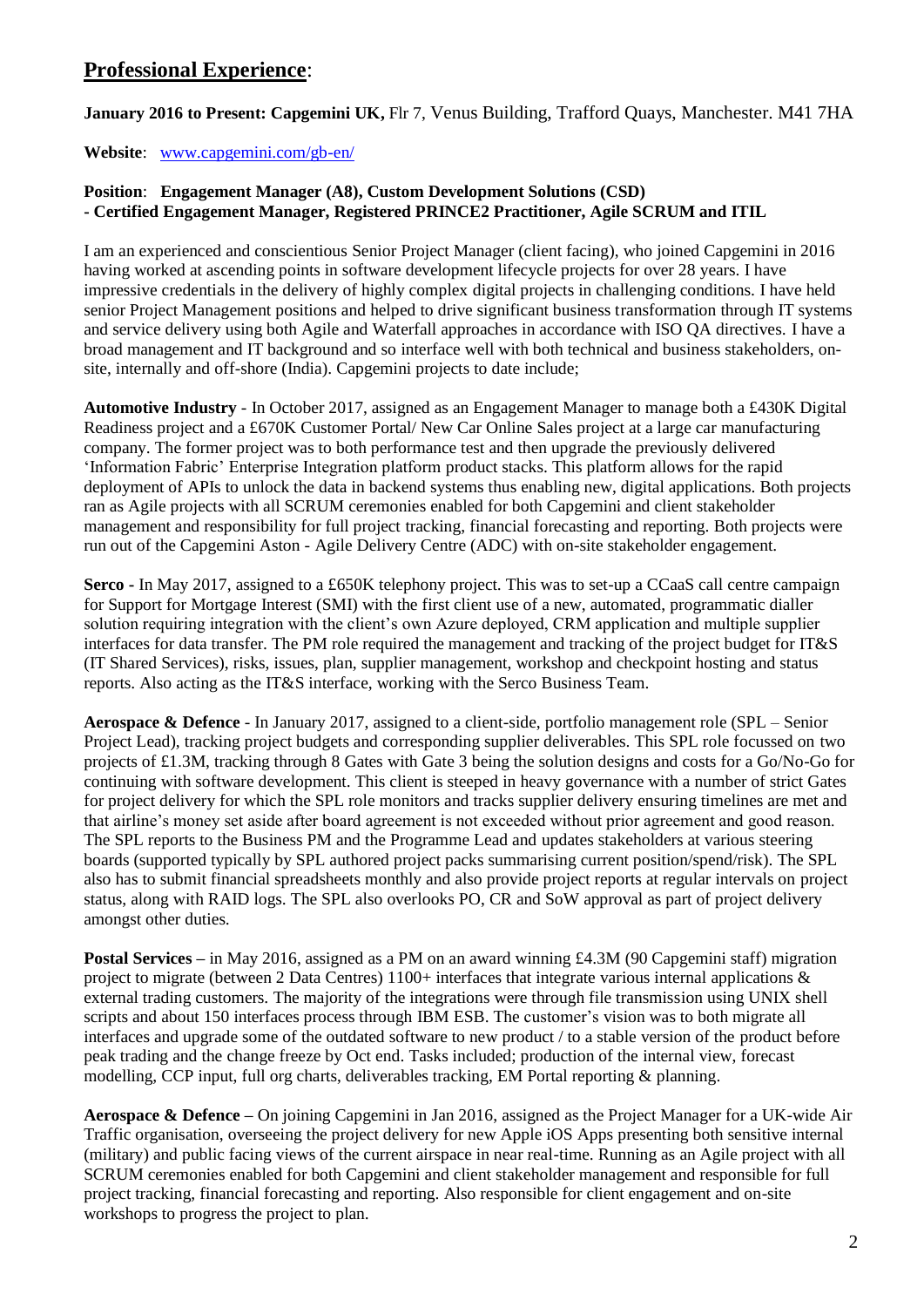### **December 2014 to January 2016: Betfred Limited (UK)**

Westgate House, Totepark, Chapel Lane, Wigan, Lancashire. WN3 4HS

**Website**: [www.betfredcorporate.com](http://www.betfredcorporate.com/)

#### **Position**: **IT Senior Digital Project Manager, Online and Mobile Division - Registered PRINCE2 Practitioner, Agile SCRUM and ITIL**

Worked as a Senior IT Project Manager in the Gambling and Casinos industry delivering multiple projects for both Betfred online and mobile (iOS, Android and Windows) using the Agile SCRUM framework. Project deliveries covered payment gateways and methods, sportsbook for football and horse racing amongst others and the online virtual (computer generated) gaming components.

Projects varied in size and cost and extended over multiple phases requiring the management of many software suppliers, each delivering different aspects of the solution from fraud detection, frontend, middleware, payment services and mobile apps.

### **Betfred Senior PM Role includes:**

- Taking responsibility for leading the delivery of multiple projects for Betfred online and mobile. This includes Agile application code development and management, integration and migration and involves the responsibility for the delivery of business change and transformation
- Responsibility for each project budget (weekly effort burn rates and tracking using MS Excel) and ensuring delivery against financial forecasts set
- Managing the monthly release cycle of internet-based software to the Betfred online real estate for both .COM and .mobi including iOS, Android and Windows native apps
- Seeing through emergency system change requests (SCR's) for the above relating to the latest gambling regulations plus industry compliance issues and directives and compromised financial trading online
- Supplier management for external software suppliers like Degree53, Playtech, Onionsack, Intelligent Payments (Myriad), Inspired, iovation, StreamUK, Finsoft, Ineda, OtherLevels, Appsflyer, Income Access, Activewin, Virgo, Virtue Fusion, In Game Media, Satellite Information Services (SIS) and IGT
- Ensuring the project is managed in accordance with the Betfred project management methodology, with regard to planning, control, status reporting, documentation, quality, change control, risk analysis and management
- Ensuring appropriate and timely project reporting and escalation (within Betfred and to the supplier)
- The definition of each element of the project plan (MS Project, MS Excel). The scheduling and management of all project activities, including the overall and detailed delivery schedules, project milestones and dependencies, acceptance criteria, quality criteria, commercial arrangements and financial parameters and management of sub-contractors / partners
- Ensuring that all project 'stakeholders' (internal product owners, BAs, PMO, internal development and test teams) are identified and sufficiently informed and involved during all stages of the project
- Ensuring each individual 'stakeholder' provides high levels of personal and public support to the project
- Establishing and agreeing robust user acceptance criteria for each element of the project, and its individual streams, which can be used to measure project performance and ensuring appropriate levels of customer 'sign off'
- Management of all human resources assigned to the project to ensure high levels of performance
- Ensuring the highest levels of customer satisfaction throughout the project life cycle
- Management of project performance against the agreed and base lined plan and initiate 'remedial' action (or escalation), when required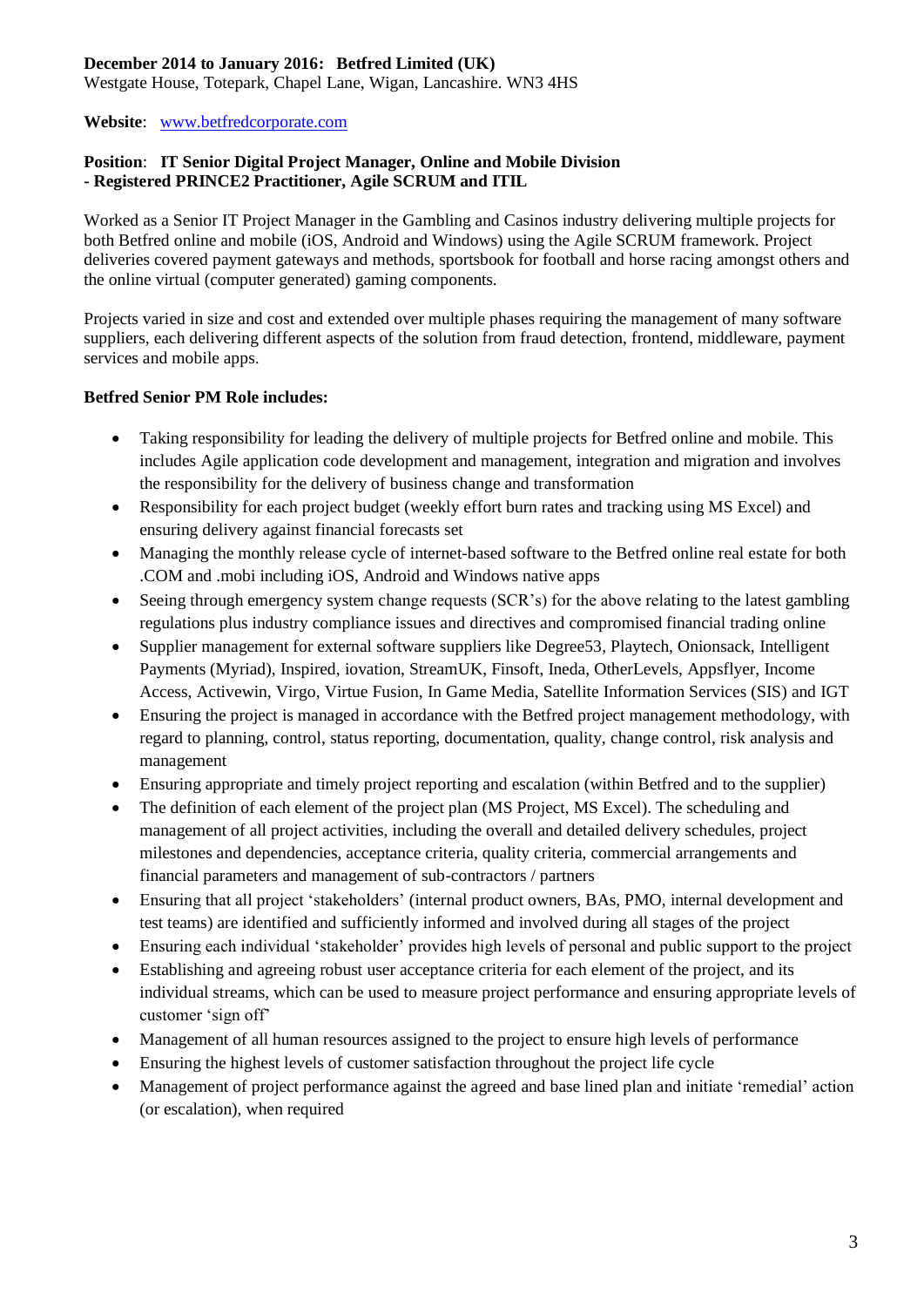# **September 2013 to December 2014: Wincor Nixdorf Limited (UK)**

One, The Boulevard, Cain Road, Bracknell, Berkshire. RG12 1WP

**Website**: [www.wincor-nixdorf.com](http://www.wincor-nixdorf.com/)

#### **Position**: **Project Manager, Professional Services - Banking Division - Registered PRINCE2 Practitioner, Agile SCRUM and ITIL –** vetted to BS7858:2012

Worked on-site at Lloyds Banking Group (LBG), Halifax as the IT Project Manager assigned to manage the Wincor Nixdorf work stream (£5+ million) as part of the LBG Self-Service Software Replacement (SSSR) programme.

This programme of change required the upgrade of the entire LBG ATM hardware estate to run Windows 7 (from XP) and to transfer the ATM driving responsibility away from BASE24 Classic on HP NonStop to Wincor's ProClassic Enterprise (PC/E) on the AIX platform running Oracle. The project completion date is currently end of 2015 to fully implement all 3 phases.

I received an award from Wincor Nixdorf in recognition of my achievements on this project.

#### **Wincor PM Role includes:**

- Taking responsibility for leading the Agile delivery of a banking project (or smaller multiple projects) for Wincor Nixdorf (WN) Banking Professional Services customers (Barclays, LBG). This includes application code development and management, integration and migration and involves the responsibility for revenue and profit for WN and responsibility for the delivery of business change and benefit to the customer
- The definition of each element of the project plan (Statement of Work (SoW), MS Project). The scheduling and management of all project activities, including the overall and detailed delivery schedules, project milestones and dependencies, acceptance criteria, quality criteria, commercial arrangements and financial parameters and management of sub-contractors / partners
- Responsibility for the project budget (P&L and weekly T&M burn rates using MS Excel) and ensuring delivery against financial targets set with walkthroughs with the bank
- Ensuring that all project 'stakeholders' (currently based in the UK, Germany, Italy and the Netherlands) are identified and sufficiently informed and involved during all stages of the project. Ensuring each individual 'stakeholder' provides high levels of personal and public support to the project
- Establishing and agreeing robust acceptance criteria for each element of the project, and its individual streams, which can be used to measure project performance and ensuring appropriate levels of customer 'sign off'
- Management of project performance against the agreed and base lined plan and initiate 'remedial' action (or escalation), when required
- Ensuring appropriate and timely project reporting and escalation (within WN and to the customer)
- Ensuring the highest levels of customer satisfaction throughout the project life cycle
- Ensuring the project is managed in accordance with the Wincor project management methodology, with regard to planning, control, status reporting, documentation, quality, change control, risk analysis and management
- Management of all human resources assigned to the project to ensure high levels of performance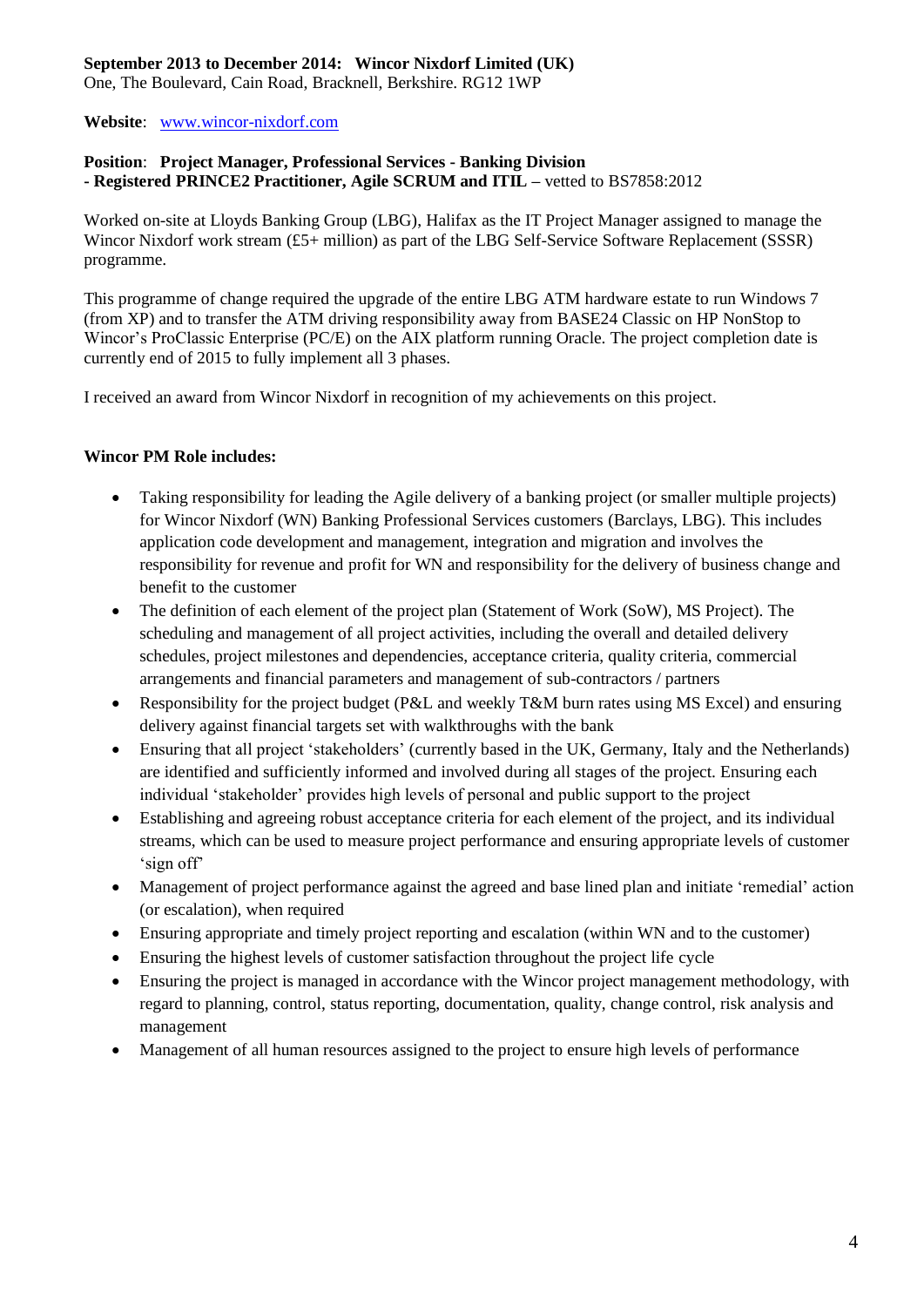#### **October 2004 to September 2013: Insider Technologies Limited (ITL)**

Spinnaker Court, Chandlers Point, 37 Broadway, Salford Quays, Manchester, UK. M50 2YR

#### **Website**: [www.insidertech.co.uk](http://www.insidertech.co.uk/)

#### **Position**: **Project Manager, Registered PRINCE2 Practitioner, Agile SCRUM and ITIL**

As part of my project management role at ITL, I successfully headed up a team to deliver mainframe BASE24 ATM and point-of-sale monitoring software to HSBC bank in 2008 and Al Rajhi Bank (Saudi Arabia) in 2012. Prior to these banking software implementations, I was assigned as the PM to manage the design, build and test of an ATM / POS product with joint architects, Alliance & Leicester (now Santander).

This IT Project Management role carried a wide range of responsibility including:

- Agile project management of the complete development life-cycle for new software product initiatives (£100K – £650K)
- Providing management assistance in support situations (both in-house & on-site), e.g. San Jose, Riyadh
- Creation of RFP responses to sales requests for ITL's ATM and POS transaction monitoring and reporting products
- Playing a key part in major sales bids in the UK and abroad for the ITL product suite
- Regularly attending and presenting at many European NonStop conferences including the British Isles HP NonStop User Group (BITUG) and EMEA BASE24 User Group (EBUG). Also attended both the South African and International HP NonStop User Group conferences and San Jose ITUG in 2003
- Ensuring that all project stakeholders (distributors, key banking staff and in-house resources) are identified and sufficiently informed and involved during all stages of the project. Ensuring each individual 'stakeholder' provides high levels of personal and public support to the project
- Establishing and agreeing robust acceptance criteria for each element of the project which can be used to measure project performance and ensuring appropriate levels of customer 'sign off'
- Ensuring appropriate and timely project reporting and escalation (within ITL and to the customer)
- Ensuring the highest levels of customer satisfaction throughout the project life cycle
- Ensuring the project is managed in accordance with the project management methodology (PRINCE2 or Agile SCRUM in line with the ISO9001 QA standard), with regard to planning, control, reporting, documentation, quality, risk analysis and management and change control
- Management of all human resources assigned to the project to ensure high levels of performance

My last large project for ITL was at Al Rajhi Bank in Riyadh (Saudi Arabia). This involved the BASE24 Classic payment solution and the relay and optimised parsing of multiple Terabytes (10 years) of tape archived POS and ATM transaction logs to ITL's RTLX product.

Since I also have a technical background with the HP NonStop platform, I visited Riyadh many times to provide product presentations, conduct gap analysis work for the product and bring back project requirements for ATM / POS querying, monitoring and reporting. I dealt with the key stakeholders at the bank and the local distributor in Riyadh as well as manage the development team prior to the successful implementation of the product. This bank project was featured in the globally published HP NonStop journal - 'The Connection'. Article available on request.

#### **February 1998 to October 2004: Insider Technologies Limited (ITL)** Salford Quays, Manchester, UK.

#### **Position**: **Manager – ITL Operations Products**

Product Manager assigned to project manage the complete development life-cycle for 4 software products, 2 HP NonStop based and 2 Microsoft Windows based. This software has its main focus in the systems management,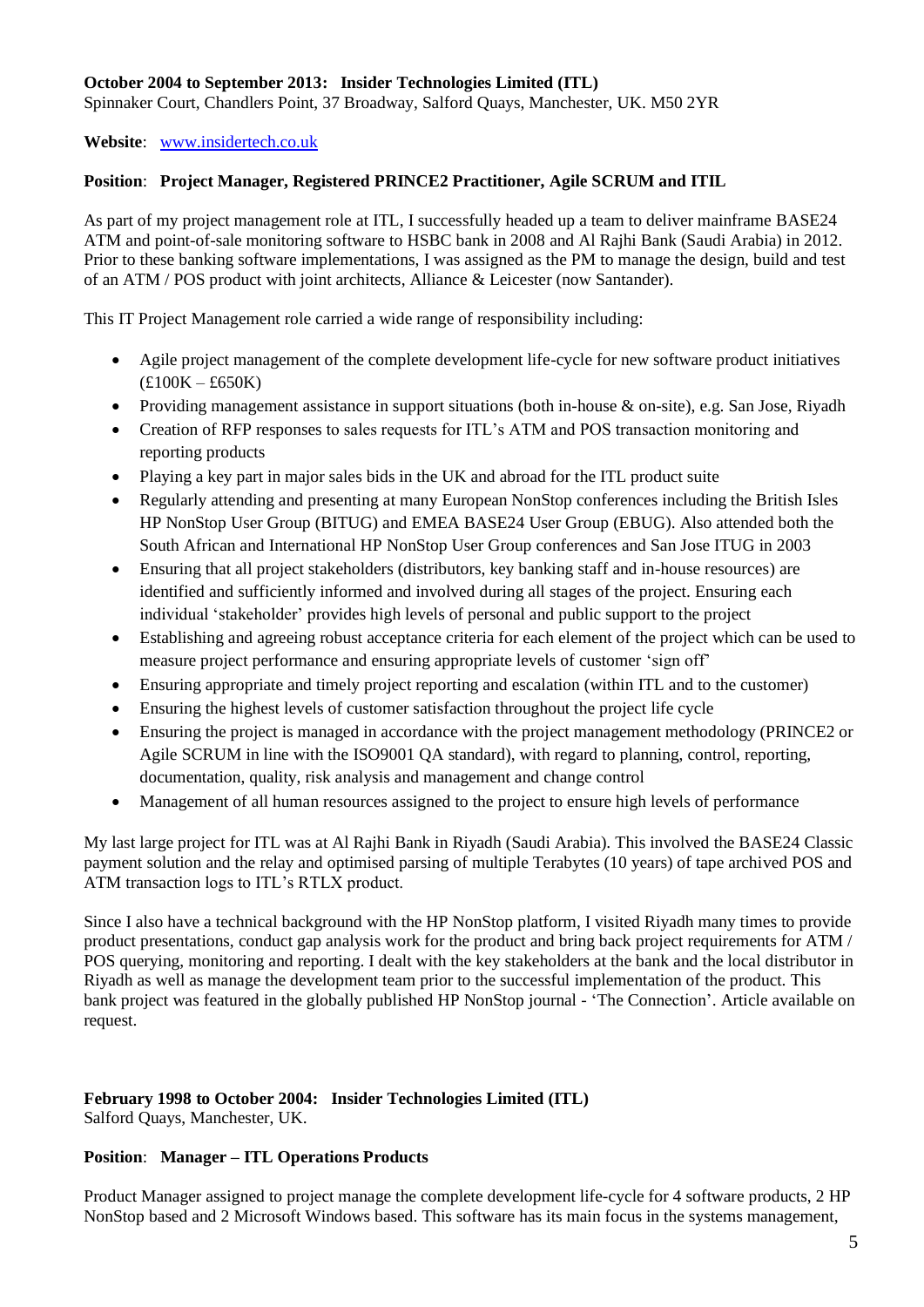automation and SLA monitoring of critical path applications running on HP NonStop systems at major financial and telecommunications institutions around the world.

These products are developed by ITL and their ongoing research, design and delivery make up the primary, dayto-day role of a product manager at ITL, with any issues being reported directly to the Operations Director. This role involves the project management of each development phase of the products and the use of Microsoft Project for Gantt chart tracking progress and reporting status. It is also the responsibility of the product manager to provide technical guidance and leadership to assigned team members.

Development teams are typically made up of between 6 – 8 technical staff responsible for both HP NonStop and Windows development. The product manager is tasked with ensuring that the resulting software meets the original terms of reference as specified by the client or the ITL in-house technical design team. This is carried out in accordance with the ISO9001:2000 (now 2008) and TickIT quality standard which necessitates the production of the appropriate paper trails to document work carried out. All product managers at ITL are accountable for each development area and are subject to internal and external company audits.

#### **Other tasks include**:

**Consultancy** – Ongoing input to marketing and pre-sales activities for major bids and also existing accounts to ascertain the path forward for ITL products. This has involved a trip to South Africa to promote interest in ITL products and several visits to London and Europe. As part of an in-house consultancy team, helped extend a new ITL HP NonStop reports suite using Seagate Crystal Reports and corresponding Microsoft SQL stored procedures.

**Training and Demonstrations** – The provision of technical training to customers and staff both in-house and at customer site. Assisting the marketing division with product demonstrations to potential clients as well as participating in major, HP NonStop related technical conferences including San Jose ITUG and the BASE24 EBUG.

**Helpdesk support** – Interfacing to the ITL helpdesk to aid their handling of customer queries and problems relating to previous releases of ITL products. This requires the assigning of live software problems encountered on client sites to appropriate ITL staff and the update of current project plans to reflect impact to ongoing, inhouse developments.

**Live Product Support** – Providing 7x24 cover for major clients who make use of ITL software as part of their system management strategy.

### **August 1995 to February 1998: Insider Technologies Limited (ITL)**

Salford Quays, Manchester, UK.

#### **Position**: **Senior Development Engineer**

Recruited as a senior HP NonStop developer to aid in the team leading of a number of staff responsible for adding new functionality to an existing ITL software product.

In 1997, placed at CRESTCo (now Euroclear) in London for 3-months (contracted out as a consultant by Insider Technologies Limited) producing volume testing and performance benchmarking software. This software was used to test the performance of the CRESTCo stock settlement application on newly installed S7000 G series HP NonStop systems (first delivered in the UK). The results were then compared against the live K series systems (previous HP NonStop platform evolution) running the same settlement application.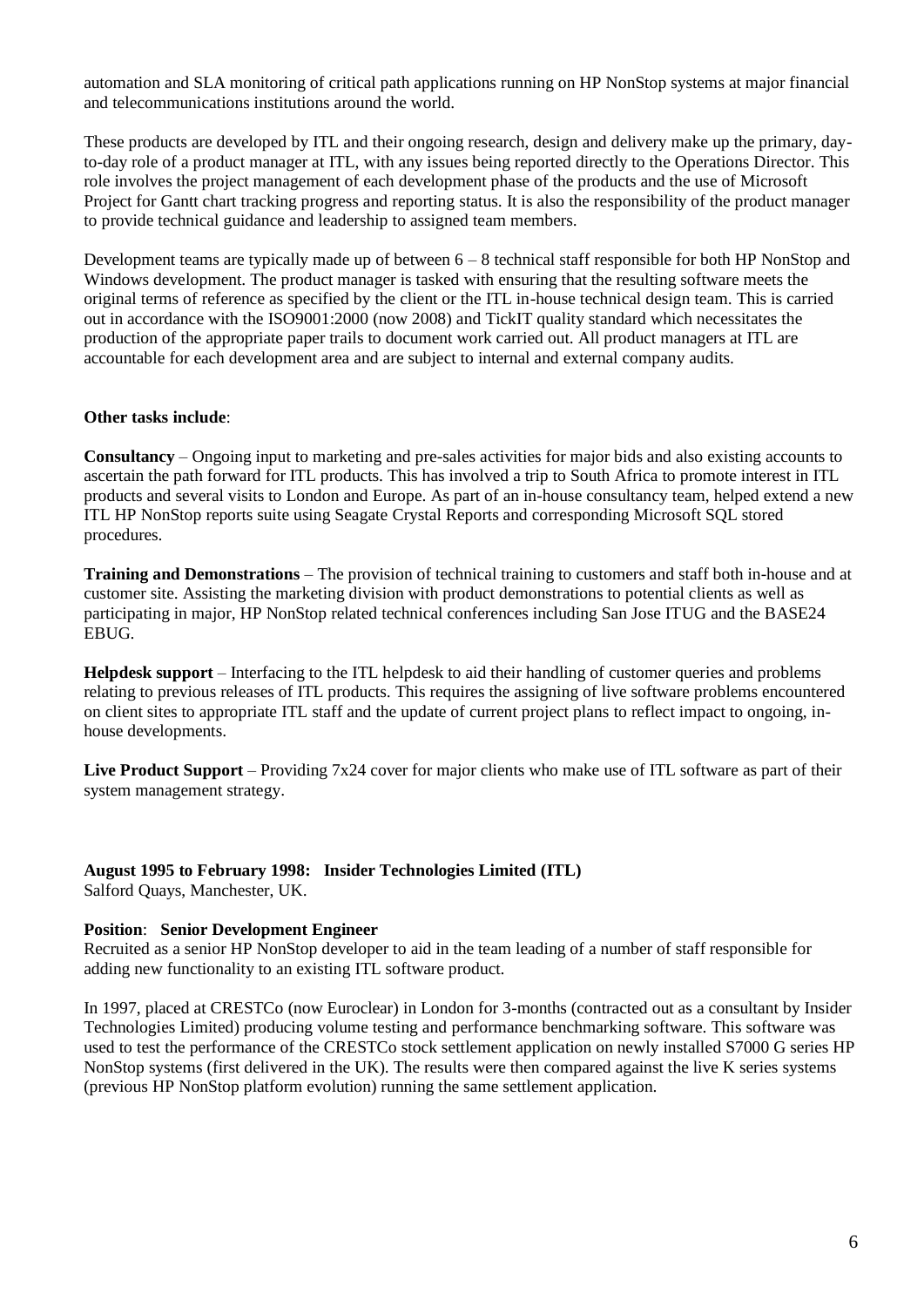#### **September 1990 to August 1995: Deluxe Data International Operations**

Wingate House, Northway, Runcorn, Cheshire, UK. WA7 2SX (formerly The Software Partnership, now FIS - Fidelity National Information Services, Warrington, UK)

**Website**: [www.fidelityinfoservices.com](http://www.fidelityinfoservices.com/)

#### **Position**: **Lead Analyst Programmer**

Involved in developing Electronic Banking software subsequently installed at a number of major banks allowing corporate customers to obtain information about their various accounts and make payments electronically using a PC.

#### **Tasks included:**

**Software Development** – Designing, coding and testing software for subsequent release for system integration testing. On assignment at Knutsford, Cheshire to provide development and maintenance for an Electronic Banking application written by Deluxe Data for Barclays bank.

**On-site Development** – Designed, coded and implemented a billing system for an electronic banking application in Poole, Dorset at Barclays bank.

**Customer Support –** Dealing with incidents and general maintenance of electronic banking software and telephone voice response software. In-house and on-site support requiring occasional trips abroad for accounts with European customers.

**Acceptance Testing –** Responsible for demonstrations the systems administration software to customers whilst testing this area of the electronic banking system in accordance with prepared test scripts.

# **IT Skills**:

#### **Previous Programming Experience:**

C, C++, Java, COBOL85, TAL, TACL, SCOBOL (Screen COBOL), HP NonStop and Microsoft SQL Various HP NonStop Utilities – SCF, SPOOLCOM, PATHWAY, FUP, TMF, INSPECT, EMS, XPNET etc.

#### **Operating Systems:**

HP NonStop (formerly Tandem Computers) K, S and J series running the Guardian operating system. Windows 2000, 2007, XP

#### **Management and Other:**

Engagement Management certified (Capgemini), Registered PRINCE2 Practitioner, Agile - Scrum, ITIL, GDPR, MS Project, MS Office, MS SQL Server, MS Visual Studio, NetObjects Fusion, DotNetNuke, MS Reporting Services, Seagate Crystal Reports, HTML and JavaScript, CrystalPoint OutsideView, MS SourceSafe, MS Outlook, Business Intelligence Reporting Tools (BIRT), Eclipse IDE, Google Android

Good communicative skills for conveying technical information to the business level of an organisation as well as the technical users.

Thorough understanding of the requirements of a software project lifecycle and the audit process having been employed by software houses that have sought and successfully attained the ISO9001 quality standard. Provided input to the Quality Manager on the required content of some of the key documents that make-up part of this standard.